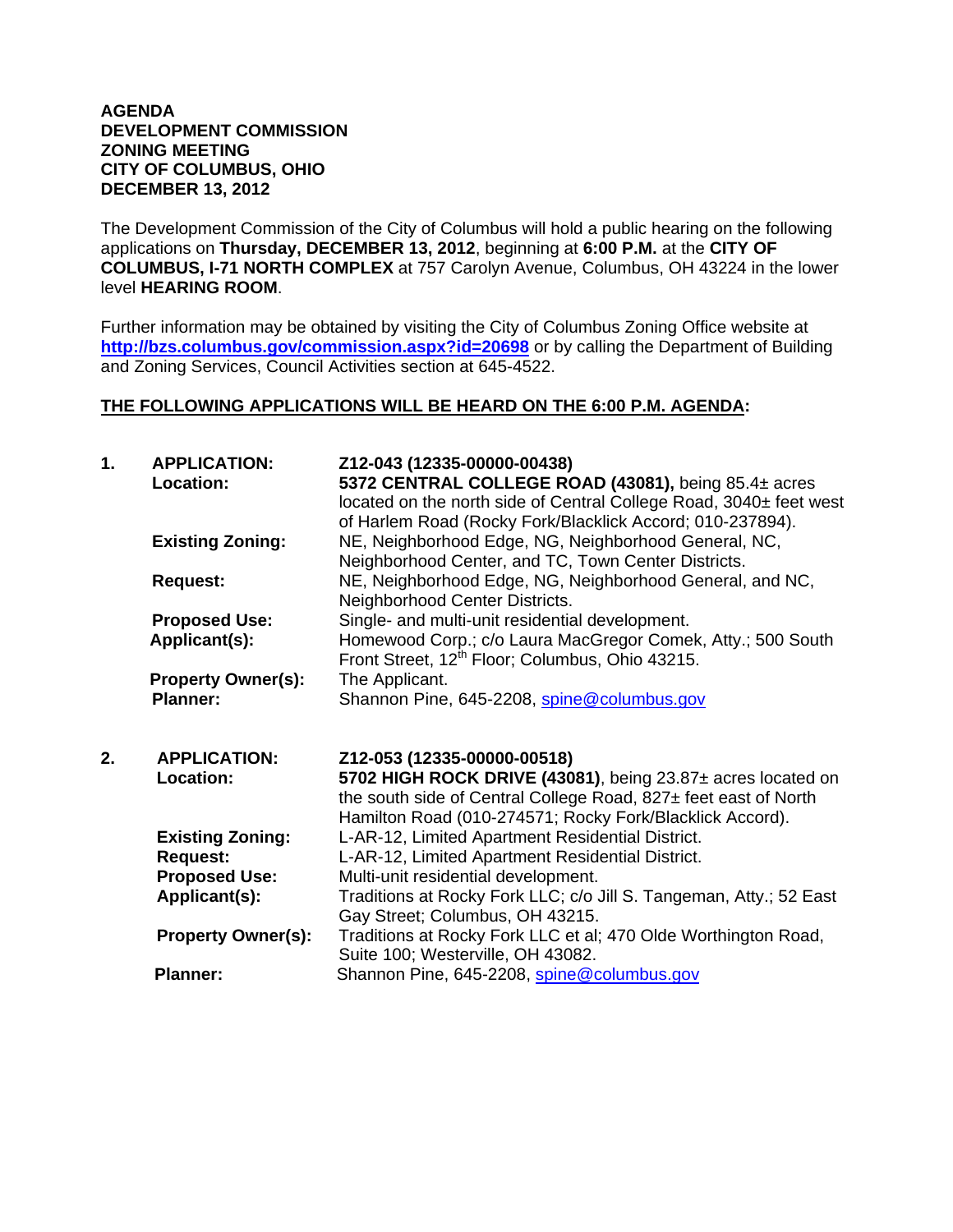| 3. | <b>APPLICATION:</b><br>Location:                                                                                                    | Z12-048 (12335-00000-00513)<br>3022 EAST FIFTH AVENUE (43219), being 0.79± acres located at<br>the northeast corner of East Fifth and Rarig Avenues (010-<br>045972).                                                                                                                                                                               |
|----|-------------------------------------------------------------------------------------------------------------------------------------|-----------------------------------------------------------------------------------------------------------------------------------------------------------------------------------------------------------------------------------------------------------------------------------------------------------------------------------------------------|
|    | <b>Existing Zoning:</b><br><b>Request:</b><br><b>Proposed Use:</b><br>Applicant(s):<br><b>Property Owner(s):</b><br><b>Planner:</b> | C-4, Commercial and R-4, Residential Districts.<br>CPD, Commercial Planned Development District.<br>Community basketball park.<br>Chris Edwards; 1087 Miller Avenue; Columbus, Ohio 43219.<br>Living Word Church of Columbus; c/o Pastor Jeff Haygood; 3007<br>East Sixth Avenue; Columbus, Ohio 43219.<br>Dana Hitt, 645-2395; dahitt@columbus.gov |
| 4. | <b>APPLICATION:</b><br>Location:                                                                                                    | Z12-044 (12335-00000-00444)<br>753 CHAMBERS ROAD (43212), being 0.6± acres located on the<br>south side of Chambers Road, 170± feet west of Olentangy River                                                                                                                                                                                         |
|    | <b>Existing Zoning:</b><br><b>Request:</b><br><b>Proposed Use:</b>                                                                  | Road (130-003304 and 130-000810).<br>R, Rural District.<br>CPD, Commercial Planned Development District.<br>Commercial development.                                                                                                                                                                                                                 |
|    | Applicant(s):<br><b>Property Owner(s):</b>                                                                                          | Lennox Town Plaza LLC; c/o Jeffrey L. Brown, Atty.; Smith and<br>Hale LLC; 37 West Broad Street, Suite 725; Columbus, OH 43215.<br>Lennox Town Plaza LLC; 511 North Park Street; Columbus, OH<br>43215; and Michael Sabo; 755 Chambers Road; Columbus, OH                                                                                           |
|    | <b>Planner:</b>                                                                                                                     | 43212.<br>Shannon Pine, 645-2208, spine@columbus.gov.                                                                                                                                                                                                                                                                                               |
| 5. | <b>APPLICATION:</b><br>Location:                                                                                                    | Z12-023 (12335-00000-00172)<br>1372 NORTH GRANT AVENUE (43201), being 1.87± acres<br>located on the north side of East Fifth Avenue, 160± feet east of<br>North Grant Avenue (010-008498, University Area Commission).                                                                                                                              |
|    | <b>Existing Zoning:</b>                                                                                                             | M, Manufacturing District.                                                                                                                                                                                                                                                                                                                          |
|    | <b>Request:</b><br><b>Proposed Use:</b>                                                                                             | CPD, Commercial Planned Development District.<br>Housing for the elderly.                                                                                                                                                                                                                                                                           |
|    | Applicant(s):                                                                                                                       | Weinland Senior LLC; c/o Dave Perry, David Perry Company; 145<br>East Rich Street; 3 <sup>rd</sup> Floor; Columbus, Ohio 43215.                                                                                                                                                                                                                     |
|    | <b>Property Owner(s):</b>                                                                                                           | Weinland Park Development LLC; c/o David Perry Company; 145<br>East Rich Street; 3 <sup>rd</sup> Floor; Columbus, Ohio 43215.                                                                                                                                                                                                                       |
|    | <b>Planner:</b>                                                                                                                     | Dana Hitt, 645-2395; dahitt@columbus.gov                                                                                                                                                                                                                                                                                                            |